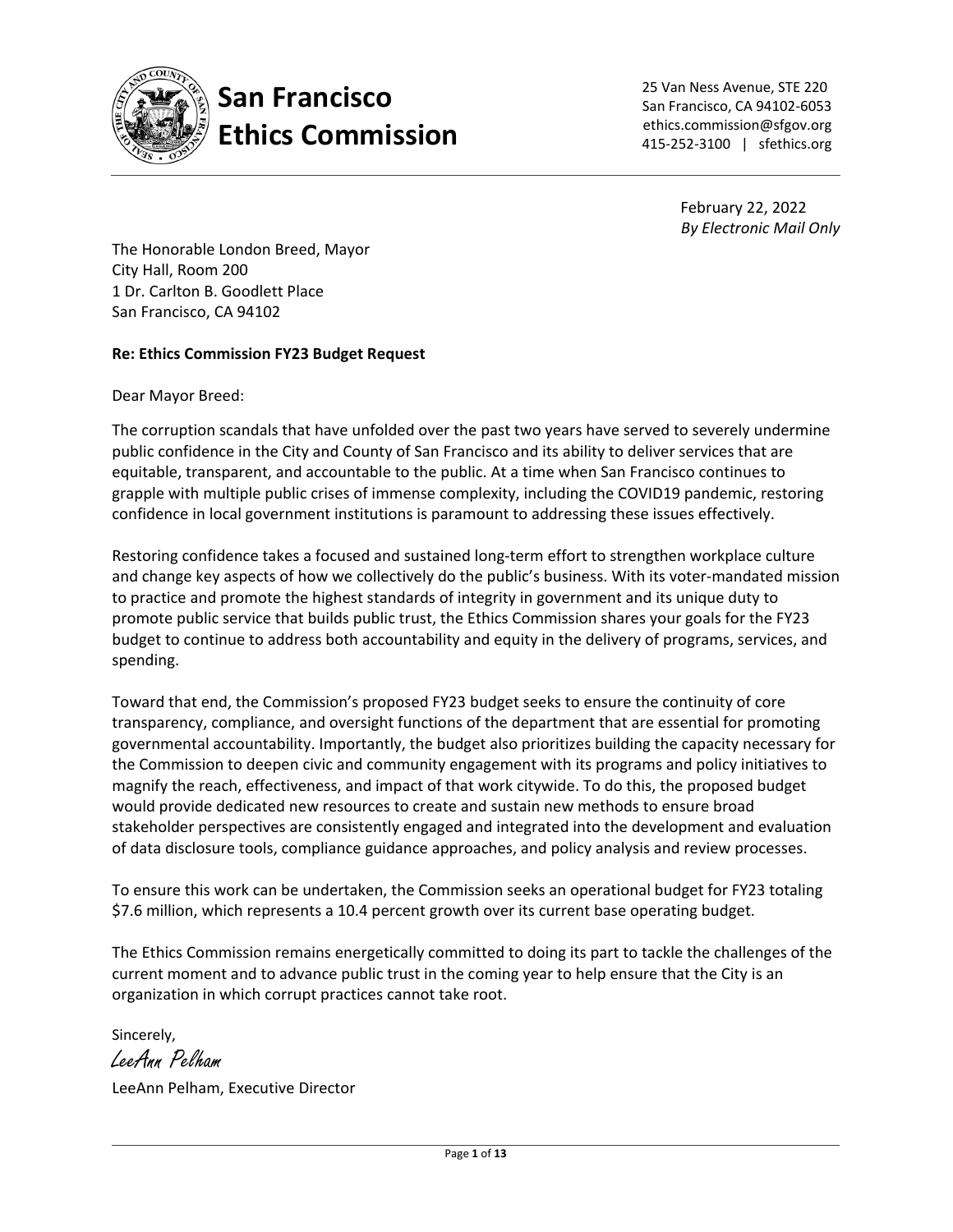### **I. Mission, Function, and Organization**

Created directly by the City's voters with the passage of Proposition K in November 1993, the Ethics Commission is composed of five members, with one each appointed by the Mayor, the Board of Supervisors, City Attorney, District Attorney and the Assessor-Recorder. Unless appointed to fill a vacancy for an unexpired term with less than three years remaining, no Commissioner may serve more than one six-year term. The Commission appoints the Executive Director, who serves at the will of the Commission. As the department's chief executive, the Director has authority to appoint and remove other employees of the Commission subject to the civil service provisions of the Charter.

Through its staff, the Commission is responsible for the independent and impartial administration and enforcement of laws related to campaign finance, governmental ethics, conflicts of interests, and registration and public disclosure reporting by lobbyists, campaign consultants, permit consultants, and major developers. The Commission also administers a \$7 million Election Campaign Fund that provides partial public financing for qualified candidates for City elective office.

The Commission acts as filing officer for over 80 different types of public disclosure statements; audits statements for compliance with state and local laws; investigates complaints alleging ethics and political reform law violations; raises public awareness of these laws; researches and proposes legislative changes; and provides guidance and advice about the applicability of the City's political reform laws to City candidates, officers, employees and the general public. Together with its staff, the Commission works to effectively implement the laws within its jurisdiction, and to ensure those laws are strong, workable in practice, and enforceable.

Structurally, the Commission's programs are organized into six functional divisions, with the Commission's 33 current staff positions distributed as shown in Attachment A.

The Commission's ongoing departmental priorities are:

- Strong laws, well implemented, with timely and effective oversight and accountability to enhance the impact of core Commission programs.
- Heightened awareness of the laws through organization-wide focus on practical tools and information, essential outreach, and accessible public disclosure to enhance understanding, promote improved compliance, and foster equitable and meaningful public engagement.
- Organizational excellence through continuous improvement, transparency, and accountability for the Commission's work. Implement program and business process improvements and recalibrate services as needed to maximize impact.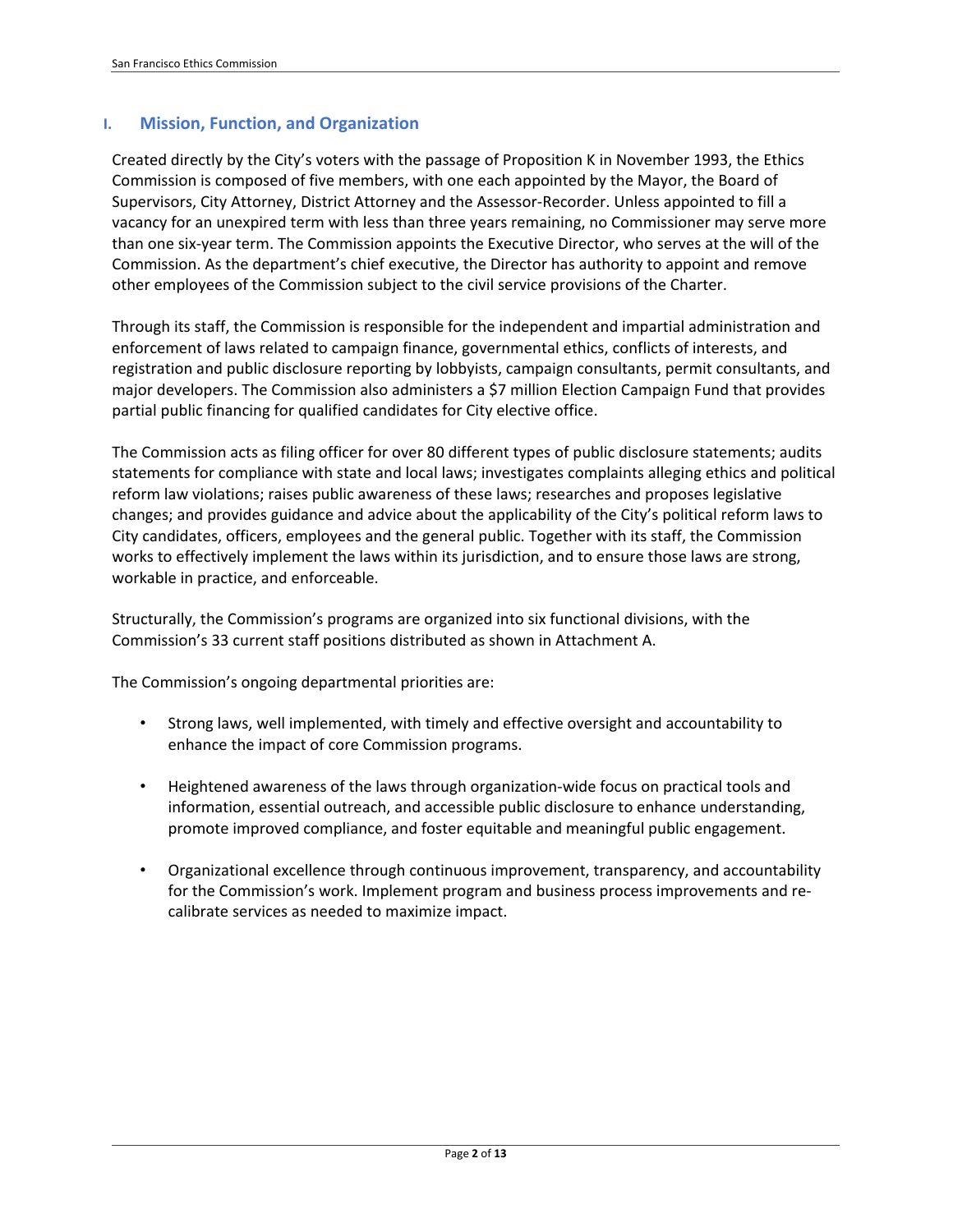# II. **Ethics Commission FY23-FY24 Departmental Budget Proposal Overview**

| <b>ETH Annual Operating Budget Requests</b>                                                                | <b>FY23</b> | <b>FY24</b> |
|------------------------------------------------------------------------------------------------------------|-------------|-------------|
| <b>Position Related Requests</b>                                                                           |             |             |
| Reclassify existing 1042 IS Engineer position to 1043 Senior IS                                            | \$20,226    | \$232,312   |
| Engineer position in FY23                                                                                  |             |             |
| Continue funding this position, which expires in FY24, as a three-                                         |             |             |
| year limited term exempt reclassified 1043 position starting in FY24                                       |             |             |
| Continue funding 1840 Client Support Specialist position, which                                            |             | \$132,860   |
| expires in FY24, as a three-year limited term exempt position                                              |             |             |
| starting in FY24                                                                                           |             |             |
| Reclassify existing 1823 Senior Policy Analyst position to 1824                                            | \$25,401    | \$25,240    |
| Policy and Legislative Affairs Manager position starting in FY23                                           |             |             |
| Reclassify existing 1822 Policy Analyst position to 1823 Senior                                            | \$24,137    | \$23,996    |
| Policy Analyst position starting in FY23                                                                   |             |             |
| New 1823 Civic and Community Engagement Specialist as a three-                                             | \$145,364   | \$183,823   |
| year limited term exempt position starting in FY23                                                         |             |             |
| New 1823 Policy Implementation Specialist as a three-year limited<br>term exempt position starting in FY23 | \$145,364   | \$183,823   |
| New 1823 Senior Auditor as a three-year limited term exempt                                                | \$145,364   | \$183,823   |
| position starting in FY23                                                                                  |             |             |
| New 1454 Executive Secretary as an exempt position starting in                                             | \$99,880    | \$161,044   |
| FY23 to function as Commission Secretary                                                                   |             |             |
| <b>Total</b>                                                                                               | \$605,736   | \$1,126,921 |
|                                                                                                            |             |             |
| <b>Non-Position Related Requests</b><br>Non-Personnel Services - Software Licenses                         | \$25,936    | \$33,936    |
| Non-Personnel Services - Systems Consulting Services                                                       | \$3,510     | \$7,125     |
| <b>Materials and Supplies</b>                                                                              | \$66,812    | \$42,612    |
| <b>Total</b>                                                                                               | \$96,258    | \$83,673    |
|                                                                                                            |             |             |
| <b>Services of Other Departments</b>                                                                       |             |             |
| Department of Technology Contracts                                                                         | \$19,652    | \$23,652    |
| Office of Contract Administration Contracting Services                                                     |             | \$50,551    |
| <b>Total</b>                                                                                               | \$19,652    | \$74,203    |
|                                                                                                            |             |             |
| ETHICS COMMISSION (ETH) REQUESTS TOTAL                                                                     | \$721,645   | \$1,284,798 |
|                                                                                                            |             |             |
| <b>ALLOCATED BASE OPERATING BUDGET</b>                                                                     | \$6,956,814 | \$6,555,296 |
|                                                                                                            |             |             |
| <b>OPERATING BUDGET WITH ETH REQUESTS</b>                                                                  | \$7,678,460 | \$7,840,094 |
|                                                                                                            |             |             |
| <b>INCREASE TO OPERATING BUDGET</b>                                                                        | 10.4%       | 19.6%       |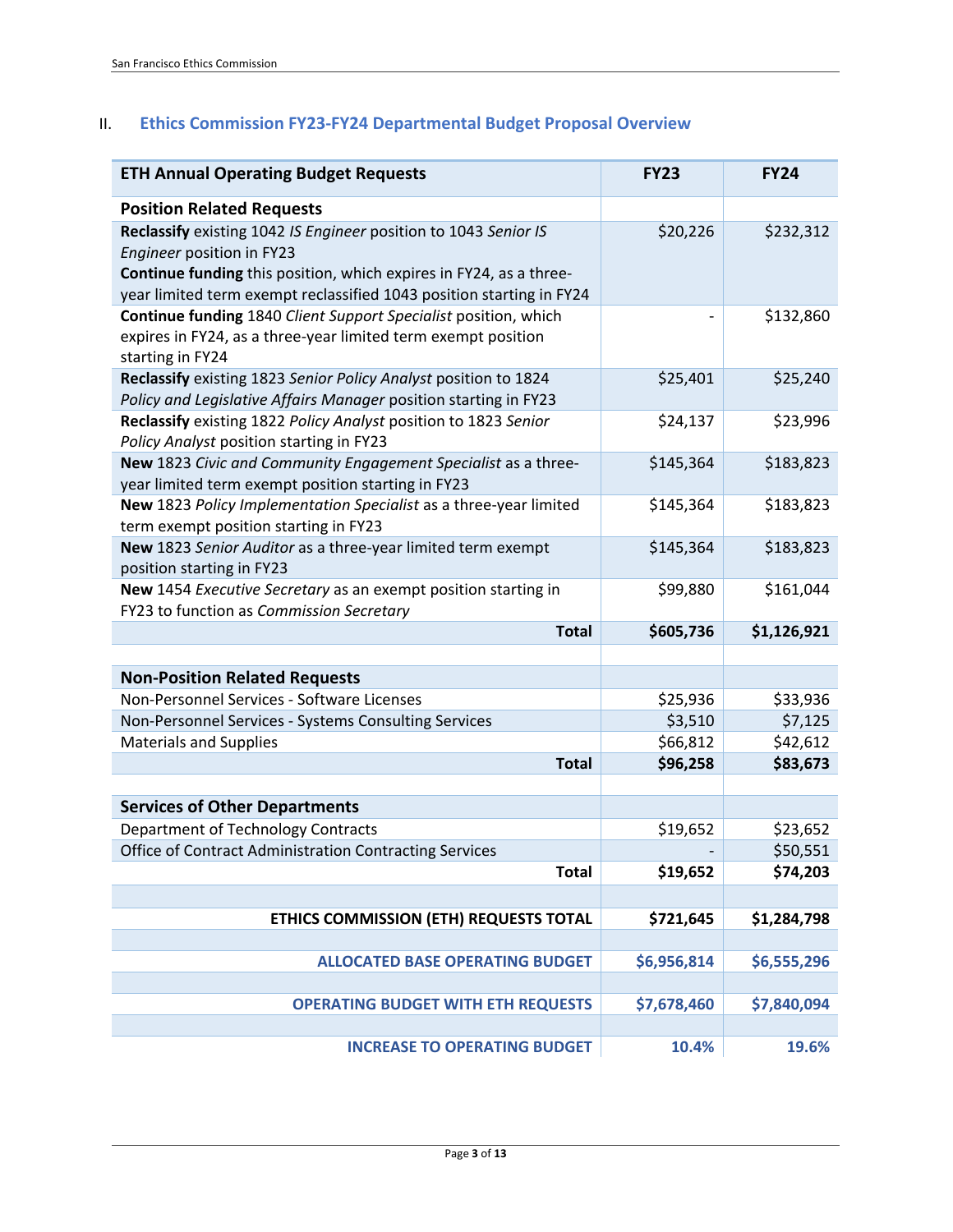### **III. Ethics Commission FY23-FY24 Departmental Budget Request**

As proposed, the Commission's FY23-FY24 budget will allow for the following specific needs to be addressed:

## • **Enable continuity of essential public disclosure functions by reclassifying and retaining**  *Information Systems (IS) Engineer* **position**

In its FY21 budget proposal, the Ethics Commission requested a three-year limited term 1042 *Information Systems (IS) Engineer* position in the Electronic Disclosure & Data Analysis (EDDA) division to provide the public with robust access to key disclosure data, enable electronic filing of public disclosures, create data analysis and visualization tools for the public on campaign finance information for city elections, conduct outreach and training for the public on disclosure tools, and automate business processes to maximize operational efficiencies. This position was approved in the Commission's FY21 budget effective January 1, 2021, with funding set to expire on June 30, 2023.

As the Commission continues to make progress on those identified priorities, there is an increased need to perform technical work that is more complex in nature and beyond the scope of the original duties that were envisioned for the 1042 position. This is partly due to lack of capacity in the City's Open Data team to support the Commission's critical disclosure infrastructure, which was previously maintained by that team, and has required the Commission staff to absorb related business processes and provide ongoing monitoring to avoid service disruption for the public. In addition, to comply with the City's growing cybersecurity mandates, the Commission has embarked on an effort to migrate its technology where needed to new platforms that are compliant with City's requirements, including website infrastructure and applications that enable electronic filing. These systems migration efforts are complex and require a significant level of technical planning and implementation to avoid service disruption. The Commission is also in the process of building a complaint case management system to enhance its enforcement operations and facilitate its public reporting on caseloads and the status of complaints. The election campaign dashboards which provide essential campaign finance data to the public also need to be redesigned to provide better data that is more userfriendly. The expanded scope of technology projects required of the EDDA division will require a senior level position with specialized technical and functional expertise to perform work that involves greater level of technical engineering and strategic decision-making. To address these critical and time-sensitive needs, the Commission requests to reclassify the 1042 *IS Engineer* position to 1043 *Senior IS Engineer* position starting in FY23.

As funding for this position is set to expire at the end of FY23, the Commission also requests continued funding for a three-year limited term exempt 1043 *Senior IS Engineer* position starting in FY24. Without this position, the Commission's ability to create campaign dashboard tools for elections, automate and maintain electronic filing processes, enable disclosure data integration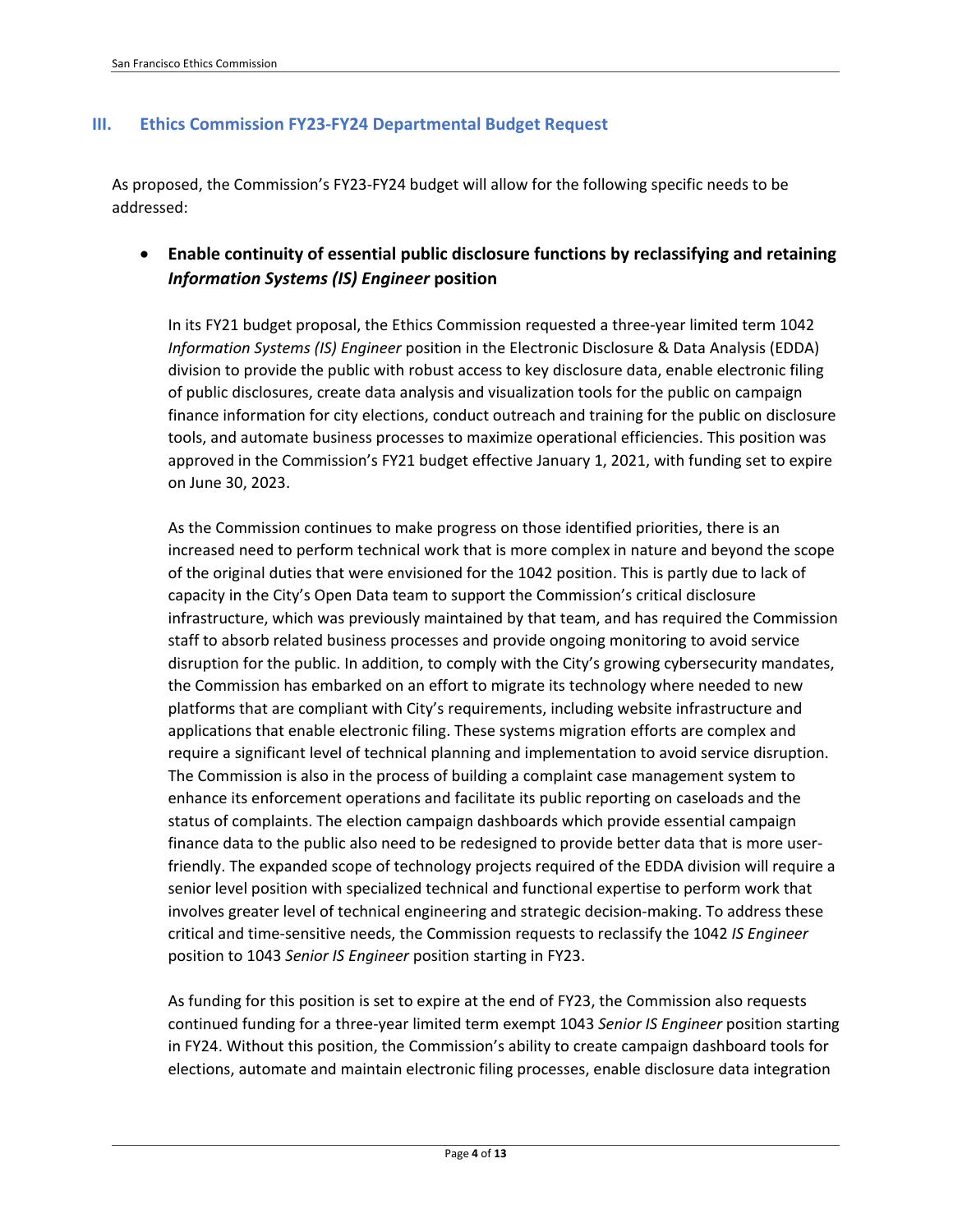with City's open data platform, implement mandated technology migration projects, maintain new complaint case management system, and conduct community outreach to ensure broad stakeholder perspectives are consistently engaged and integrated into the development and evaluation of data disclosure tools will be severely impacted. To ensure that the Commission can serve its core public disclosure functions with effective technology solutions, this position is critical to retain in the Commission's operating budget for a full three-year term.

#### **Investments:**

- Reclassify existing 1042 *IS Engineer* position to 1043 *Senior IS Engineer* in FY23
- Continue funding this position, which expires in FY24, as a three-year limited term exempt reclassified 1043 position starting in FY24

### • **Strengthen direct support for filing compliance and guidance across all program areas by creating dedicated** *Client Support Services Unit*

In its FY21 budget proposal, the Ethics Commission requested and received authorization for a new 1840 *Client Support Specialist* position in the Engagement and Compliance division to support the implementation of electronic filing for all Conflict of Interest Code-designated filers of Form 700 – Statement of Economic Interests, which successfully launched in January 2022. This new process enables roughly 4,000 'designated' City employees who previously filed the form on paper with their respective departments to use the City's online filing system to submit their required financial disclosure statements. This position played a crucial role in the successful roll-out of this system and continues to provide critical technical assistance, compliance guidance, educational materials, and support to departmental filers and to the departmental filing officers responsible for coordinating those filings annually and throughout the year. The funding for this position is set to expire on June 30, 2023.

As a part of the Form 700 e-filing launch, this position was instrumental in establishing and facilitating new business processes and practices in the compliance division that enabled direct streamlined support to filers resulting in better compliance services and greater operational tracking. To address similar needs across program areas and provide focused and streamlined filer assistance to a broader segment of the public with faster and more efficient filer support services, the Commission seeks to establish a dedicated *Client Support Services* unit within the Engagement and Compliance division. This unit will require a new 1840 *Client Support Specialist* starting July 1, 2023 as a three-year limited exempt position to deliver critical technical training, direct filing assistance, educational materials, and outreach to 4700+ Form 700 filers, 80+ departmental filing officers, 200+ lobbyists, 300+ active committees, and other members of the public with Ethics Commission filing obligations to enhance stakeholder understanding of e-filing requirements and processes for effective compliance. This position will also track incoming support requests, resolve issues, help gather stakeholder feedback, and generate ongoing operational data for the program administration team to evaluate programmatic areas that require improvements and make data-driven decisions.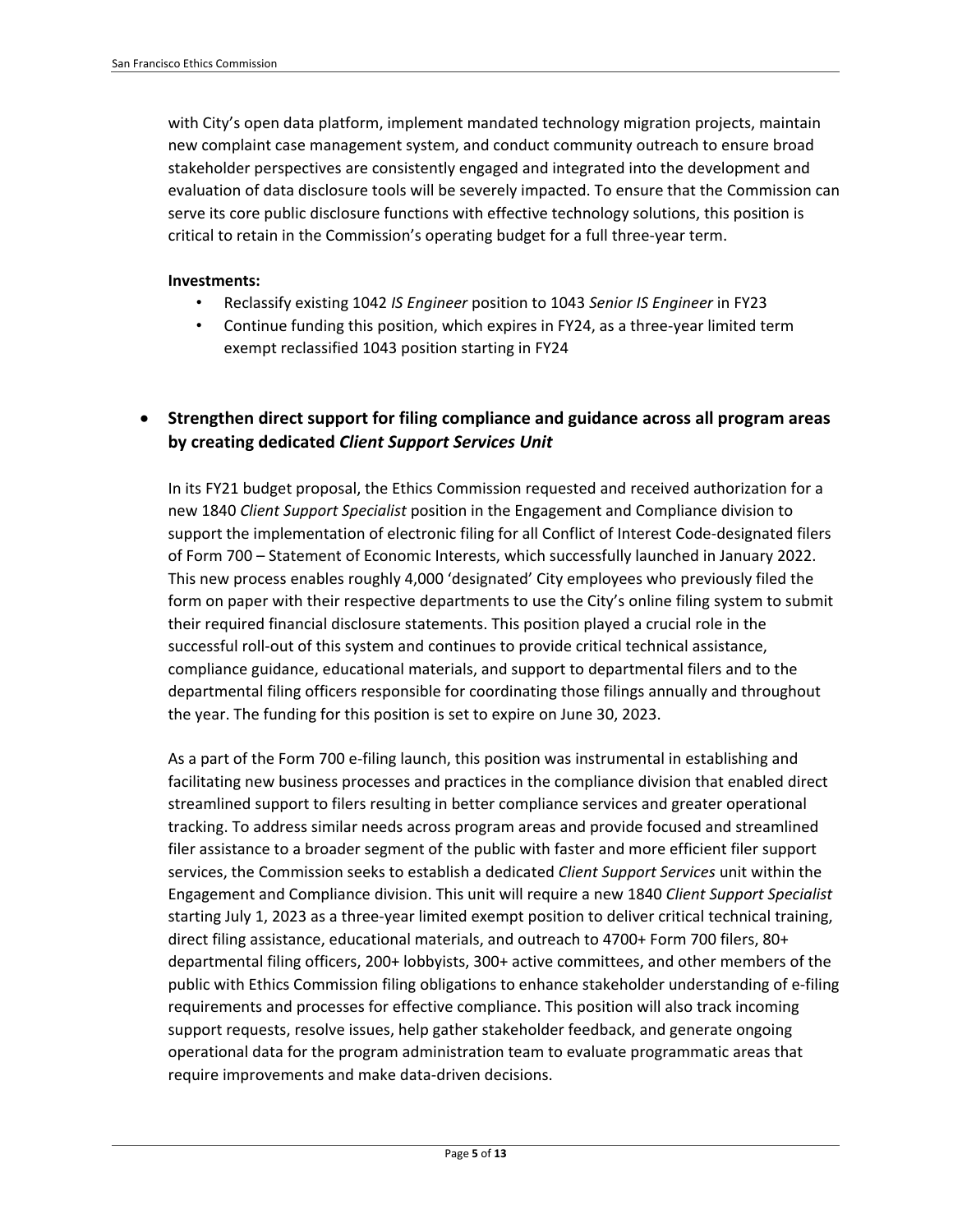#### **Investments:**

• Continue funding 1840 *Client Support Specialist* position, which expires in FY24, as a three-year limited term exempt position starting in FY24

## • **Ensure complex policy and legislative work necessary to achieve strong, workable, and effective political reform laws is supported by job classifications that reflect the full nature and level of that work**

Since the 2017 creation of a dedicated Ethics Commission Policy division, the duties of its two policy positions, an 1823 *Senior Policy Analyst* and an 1822 *Policy Analyst*, have significantly expanded to have much broader City-wide responsibility, engagement, and impact. The Policy division performs complex policy analysis, policy development, legislative drafting, and broad stakeholder engagement to support the Commission's core goal of strong and effective laws over which it has jurisdiction to administer and enforce. As the pace and breadth of the Commission's policy and legislative work have only increased, so too have the demands required of this division. This work requires exercise of highly specialized legal and research skills, increasingly necessitated by the complex issues addressed in the Commission's policy work. It also requires application of significant strategic planning and thinking skills, independent sound judgement, strong negotiating and program management skills that have impact on the Commission's operations and others Citywide, beyond the scope of duties that existed when the positions were initially created. It has increasingly become necessary to rely upon these positions for duties that appropriately fall within the scope of higher classifications, including the longer-term planning and coordination of more cross-functional activities related to timely and effective legislative affairs, interdepartmental policy outreach and City-wide coordination, and media communications.

As the level and impact of the work of these positions exceed their current classification levels the Commission seeks to reclassify the existing 1823 position to 1824 *Policy and Legislative Affairs Manager* position and reclassify the existing 1822 position to 1823 *Senior Policy Analyst* position starting in FY23. Rightsizing these positions will ensure effective, comprehensive, and timely planning and execution of multi-faceted initiatives to develop, implement, and evaluate highly complex policy and legislation with broad City-wide impact.

### **Investments:**

- Reclassify the existing 1823 *Senior Policy Analyst* position to 1824 *Policy and Legislative Affairs Manager* position starting in FY23
- Reclassify the existing 1822 *Policy Analyst* position to 1823 *Senior Policy Analyst* position starting in FY23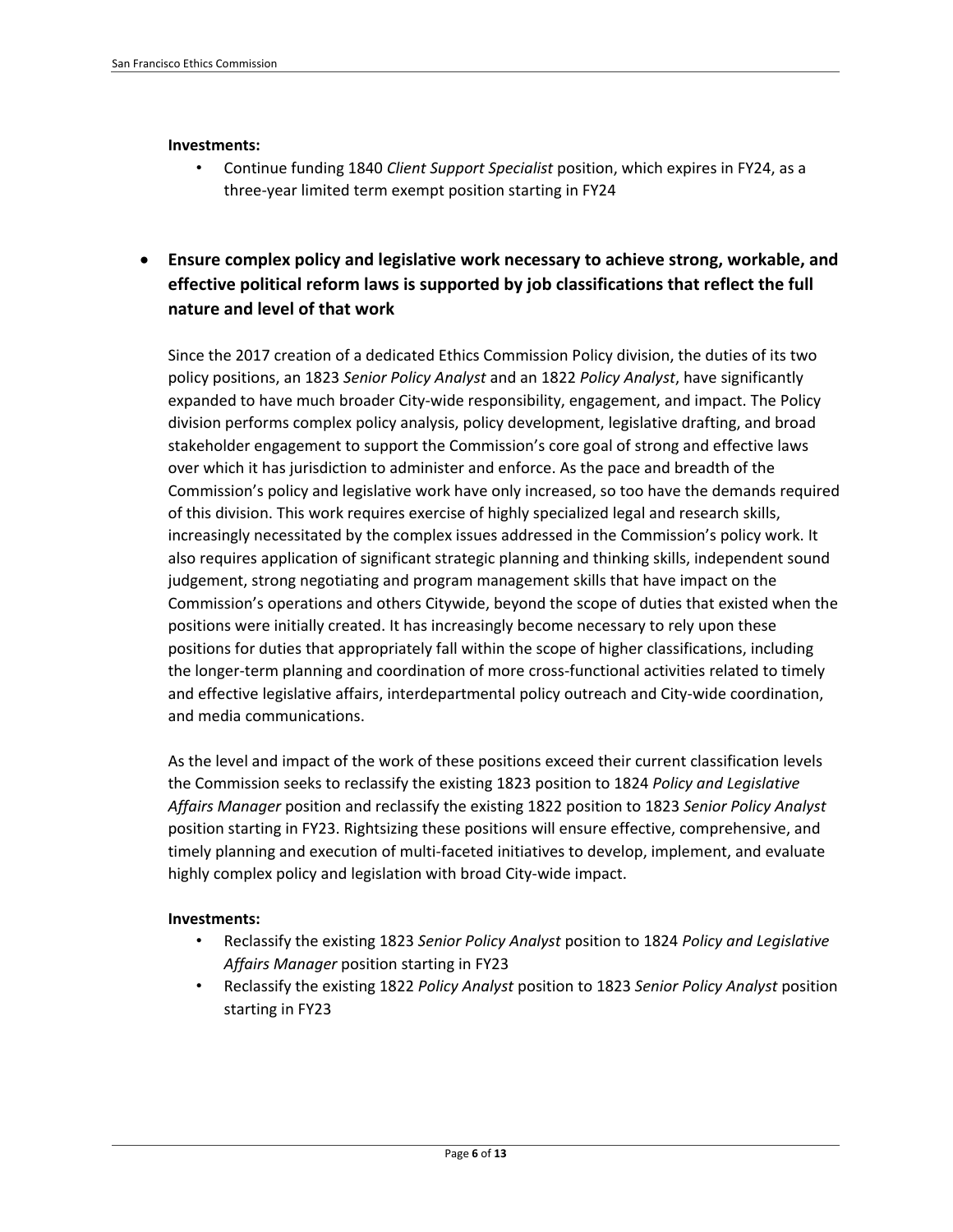## • **Deepen community engagement in shaping practical and effective public policy solutions by funding a position dedicated to civic and community participation**

To expand the Commission's ability to conduct community engagement and outreach in its policy development process to inform policy outcomes and achieve their strongest impact, the Commission proposes to add a new 1823 *Civic & Community Engagement Specialist* position as a three-year limited term exempt position starting in FY23. Embedded within the Policy division and collaborating as a key member of the policy analysis and legislative development team, this position will create and lead consistent and sustainable community engagement strategies and approaches to promote regular participation by community and civic stakeholders in assessing the impact of existing, newly enacted, or proposed regulations and legislation in developing recommendations for the Commission. It will ensure the development and effective implementation of a strategic multi-layered stakeholder engagement plan for the Commission's high-priority policy and legislative initiatives.

This role will take a lead in the Commission's public-facing efforts to establish and maintain relationships with community stakeholders and proactively create opportunities for outreach and feedback to timely seek their input in developing policy solutions. It will engage in community events to heighten awareness of the Ethics Commission's mission and its ongoing policy initiatives and develop new communications and online materials on policy initiatives, proposed laws, and adopted legislation to share with community organizations as a platform for further inquiry and engagement. This role will help improve accountability with a focus on engaging broader civic and community organizations as key participants in the Commission's policy-making processes.

### **Investments:**

- One new 1823 *Civic & Community Engagement Specialist* in the Policy Division as a three-year limited term exempt position starting in FY23
- **Expand community engagement in shaping how new programs and policies are implemented by funding a position in the Engagement & Compliance Division focused on policy implementation practices and communications to maximize policy awareness and impact**

The Commission proposes to add a new 1823 *Policy Implementation Specialist* position in the Engagement & Compliance Division as a three-year limited term exempt position starting in FY23 to provide priority-level operational focus across the Commission's functional areas to help evaluate proposed new laws and implement new policy projects in close collaboration with Policy staff. Embedded within the Engagement & Compliance Division and collaborating closely with the division's team of compliance officers and program administrators, this position will create and proactively sustain new opportunities to engage with local communities in raising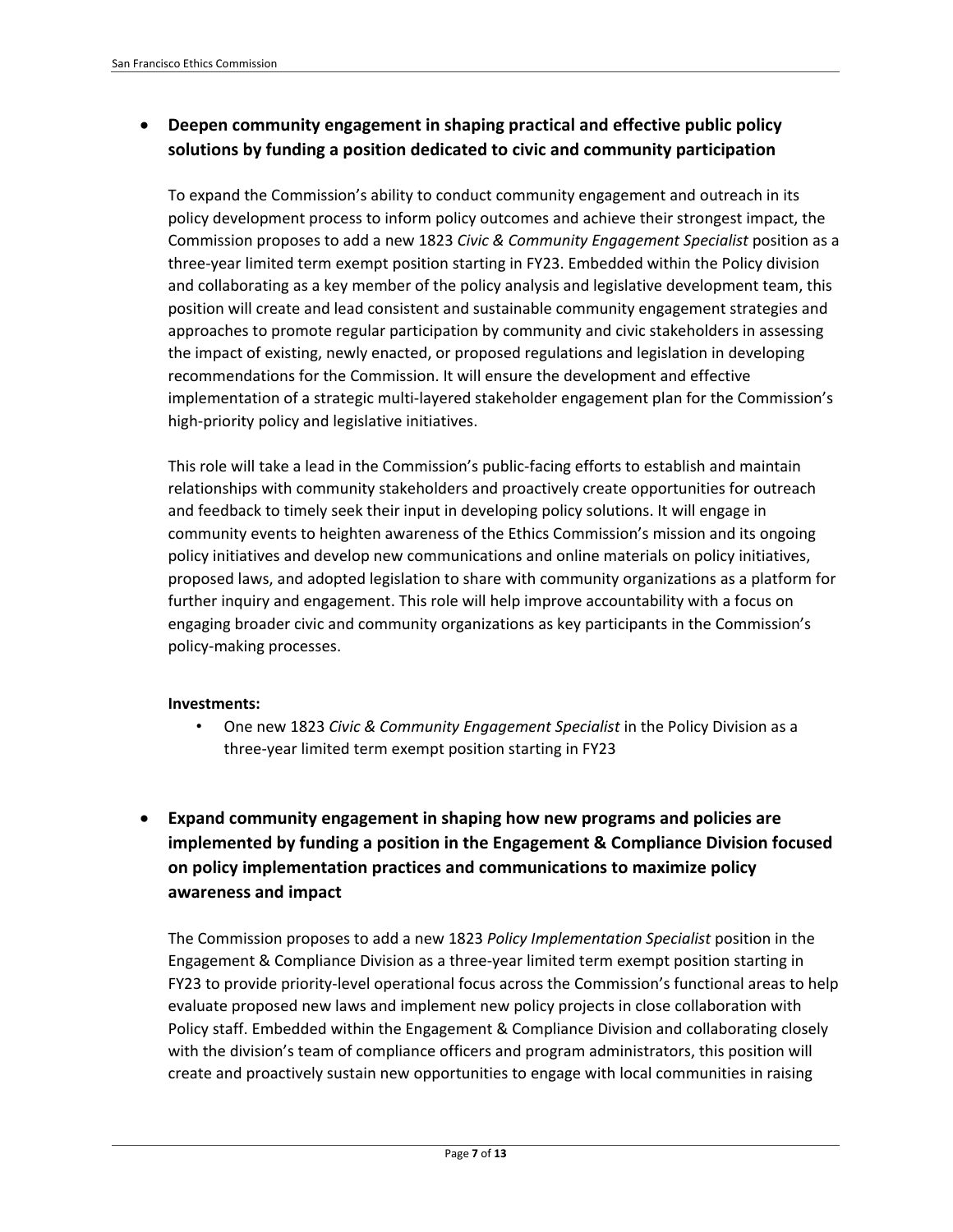awareness of the new programs, policy, and regulations being implemented by the Commission and to expand the impact of the Commission's programs and services. It will develop communications, web content, and online materials to inform the public regarding roll-out of new laws and regulations. It will act as a lead to ensure programmatic and operational insights and stakeholder feedback are consistently integrated into ongoing policy development processes. It will collaborate cross-functionally across divisions, with other City departments, and community stakeholders to identify, design, and implement business process changes, disclosure requirements, and e-filing solutions to maximize the effectiveness of those new initiatives.

#### **Investments:**

• One new 1823 *Policy Implementation Specialist* in the Engagement & Compliance Division as a three-year limited term exempt position starting in FY23

• **Strengthen reach and impact of Audit programs by adding a new** *Senior Auditor*  **position to ensure fuller, more timely oversight**

Performing mandatory and discretionary campaign audits, lobbying audits, and candidate public campaign financing qualification and disbursement reviews are all Audit division duties. In the wake of federal and local public corruption investigations, the Controller's June 2020 report on Public Works Contracting recommended, in part, that the Ethics Commission create an annual post-filing review program for the economic interest filings of city officials (Form 700s). This oversight duty is assigned to the Audit division and establishing and conducting that review is an Audit division priority for FY22.

Separately, in its August 2020 audit report on the Ethics Commission, the Budget and Legislative Analyst (BLA) noted the usefulness of the Commission's campaign audits as a significant "tool to detect violations of campaign finance laws…." The report also found that "long review timelines for discretionary audits compromise the effectiveness of this tool." The Commission shares the concern noted in the BLA finding that "a lengthy audit process reduces the relevancy of potential findings for the public, as audits are completed long after the election occurred and also hinders the Department's ability to take enforcement action within the statute of limitations." The BLA report recommended in part that audits from the previous election cycle should be completed before the next election cycle candidate filing period begins, when auditors are needed to determine qualification for the public financing election program.

At present, however, due to ongoing competing priorities and staffing assignments, and the need to also manage the public financing review and disbursement program for the upcoming November 2022 election, the division's current work plan does not allow for discretionary audits to be conducted in connection with the 2020 election. The Audit division has initiated mandatory lobbying audits and is continuing to conduct work on two mandatory campaign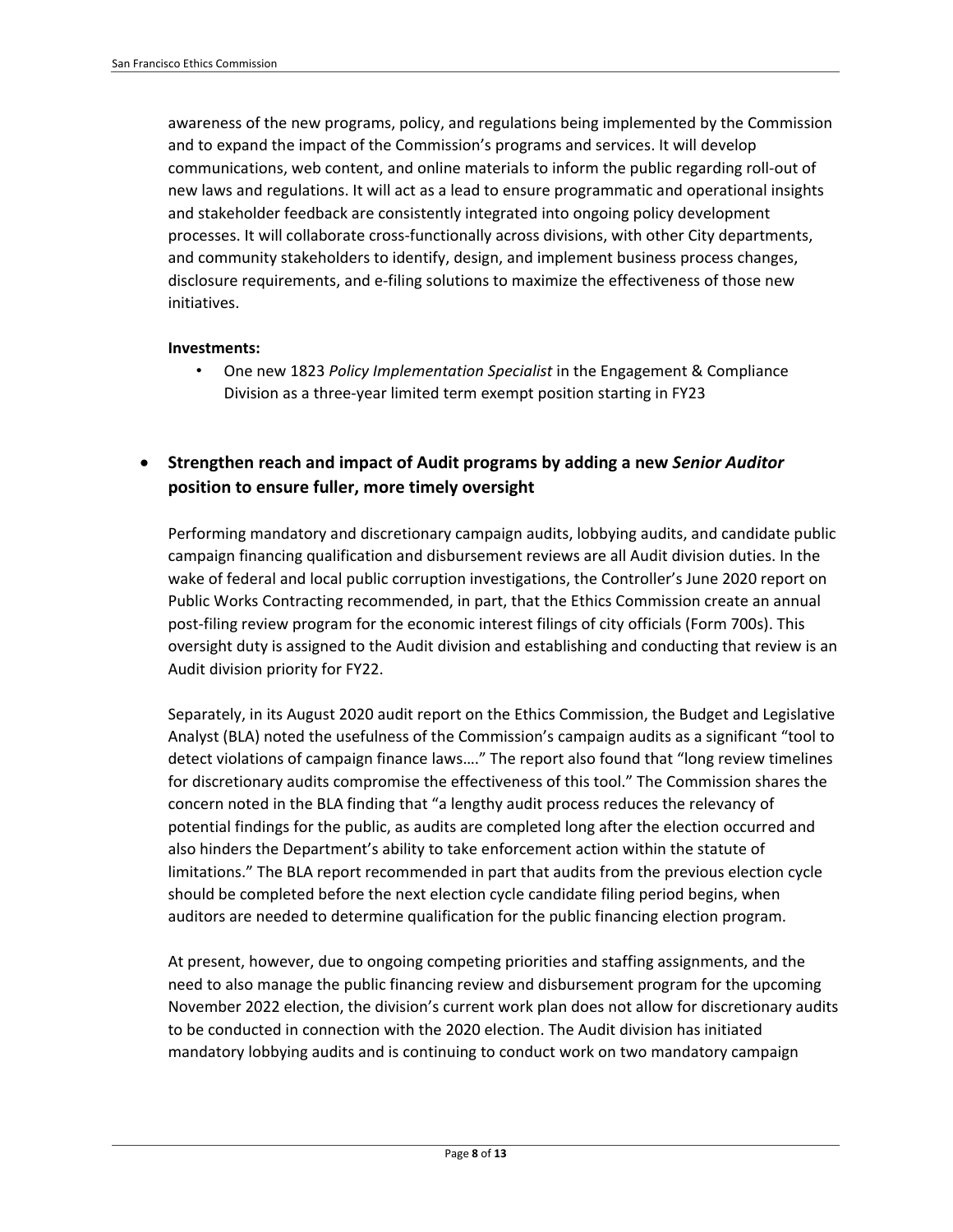audits from the November 2019 election. Mandatory campaign audits from the November 2020 cycle are slated to begin in March 2022.

The division's capacity to perform more timely audits, conduct discretionary audits, and establish post compliance reviews of Commission programs remains limited with only three 1822 *Auditor* positions. The breadth of projects required of the division requires staffing aligned with the Commission's auditing and growing post-compliance and review responsibilities, including the more senior level position to perform more complex duties that appropriately fall within the scope of that job classification. To help address unmet and emerging programmatic needs and ensure that relevant oversight work can be developed for improved impact and timely execution, a new *Senior Auditor* staff position is necessary as a three-year limited term exempt position.

#### **Investments:**

• One new 1823 *Senior Auditor* position as a three-year limited term exempt position starting in FY23

## • **Executive Secretary position to help facilitate Commission meetings and perform other Commission support related duties**

The Commission proposes to add a new position authority, an exempt 1454 *Executive Secretary*, to function as its *Commission Secretary* per San Francisco Charter Section 4.102(9). The Commission has not to date had a position dedicated solely to perform administrative and meeting support functions of the five-member Commission. Instead, the department has historically absorbed these functions by distributing them across its staff divisions. In an organization undergoing transformation over the past several years, the Commission took this approach as a conscious step to allow departmental resources to focus first on direct program support and service delivery needs. At the same time, with the continued growth in both the department's programmatic responsibilities and its staffing levels, ensuring a full level of administrative support that provides consistency in coverage can be operationally challenging. Adding this new position will help centralize Commission support responsibilities to achieve operational and programmatic efficiencies across the department. The essential duties of this role are to:

- Coordinate preparation, posting, and distribution of Commission meeting Agenda, Meeting Summary, and Minutes of the Commission's monthly meetings
- Provide Commissioner support for onboarding, training, and technology
- Serve as clerk at regular and special meetings by supporting meeting facilitation, calling out agenda items, monitoring time allotments for public comment, and providing parliamentary support
- Act as a point of contact for the public to provide information regarding the Commission
- Maintain Commission records, information, and correspondence, including notes for preparation of Meeting Summary and Minutes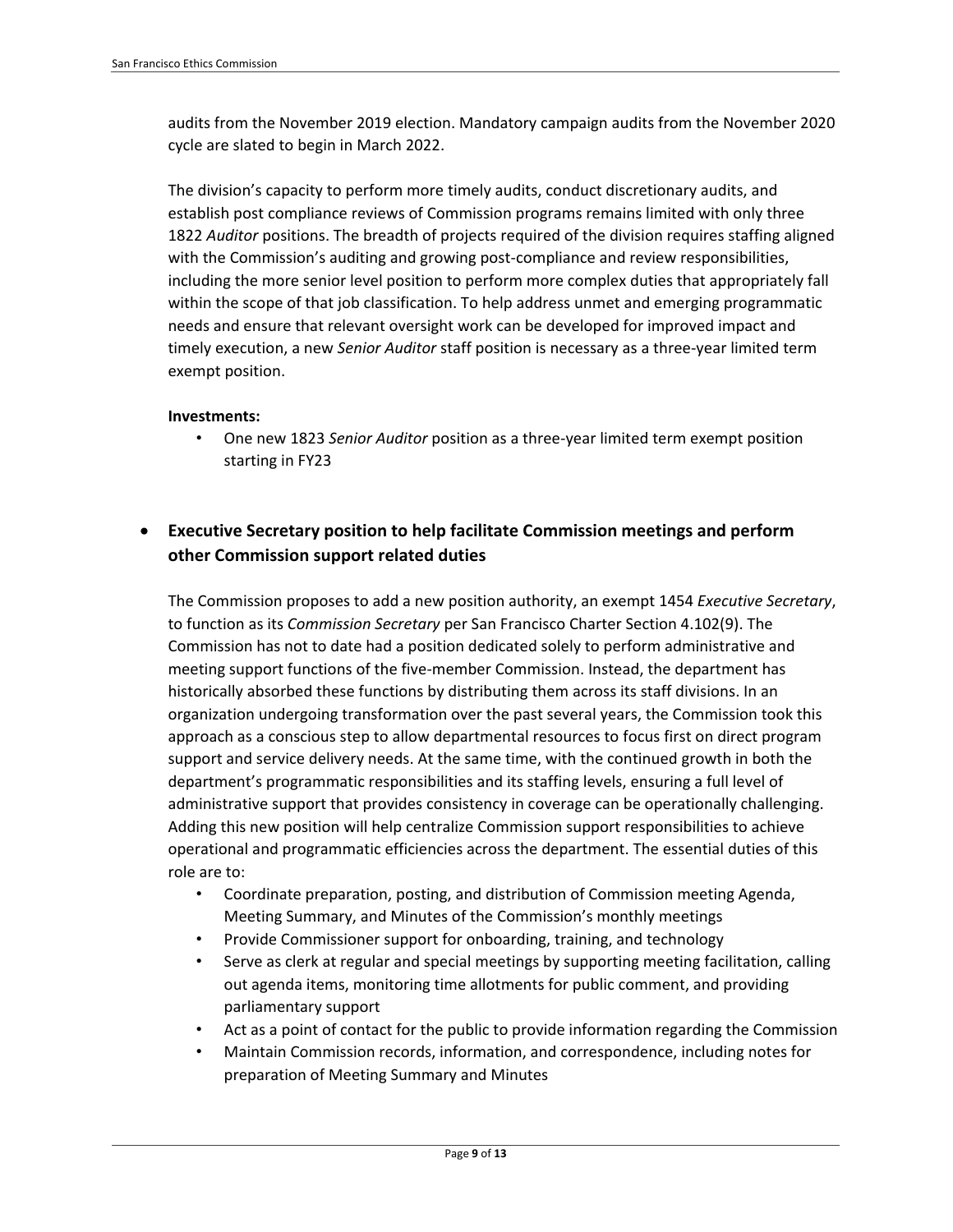#### **Investments:**

• One new exempt 1454 *Executive Secretary III* position starting in FY23

### • **Maintain core business systems by funding essential technology and professional services**

To ensure continuity of critical business operations, the Commission requests funding for essential software tools which includes a ticketing application to track operational and programmatic support issues reported by staff and filers, a software application to build userfriendly electronic forms to enable public disclosures, and a new data visualization tool to redesign and improve campaign dashboards to provide better and user-friendly data to the public. This requires an increase in the *Non-Personnel Services-Software License* account of \$25,936 in FY23 and \$33,936 in FY24.

This proposal also identifies additional funding necessary to meet maintenance cost increases for NetFile e-filing system per consumer price index adjustment. The NetFile system serves critical e-filing and public disclosure functions for the Commission's Form 700, Campaign Finance, and Lobbyist programs. It also supports the administration of the public financing program and campaign consultant program. This request will require an increase in the *Non-Personnel Services-Systems Consulting Services* account of \$3,510 in FY23 and \$7,125 in FY24.

The Commission also requests funding to replace end-of-support laptops and accessories for staff and procure back-up equipment for business continuity. This will require an increase in the *Materials and Supplies* account of \$66,812 in FY23 and \$42,612 in FY24.

#### **Investments:**

• Provide funding to procure software tools, professional services, and technology equipment estimated to be a total increase of \$96,258 in FY23 and \$83,673 in FY24

## • **Provide necessary support for Commission's core business functions by funding essential services provided by other departments**

This includes funding for technology contracts supported by the Department of Technology (DT) to cover software licensing cost increases as a result of staffing level increase, for office software tools provisioned by DT that are essential for staff to perform their day to day duties. It also includes increase in costs to support DocuSign usage fee for public disclosure e-filings received, and licensing charges for the new complaint case management system and website hosting infrastructure. This request will require an increase of \$19,652 in FY23 and \$23,652 in FY24.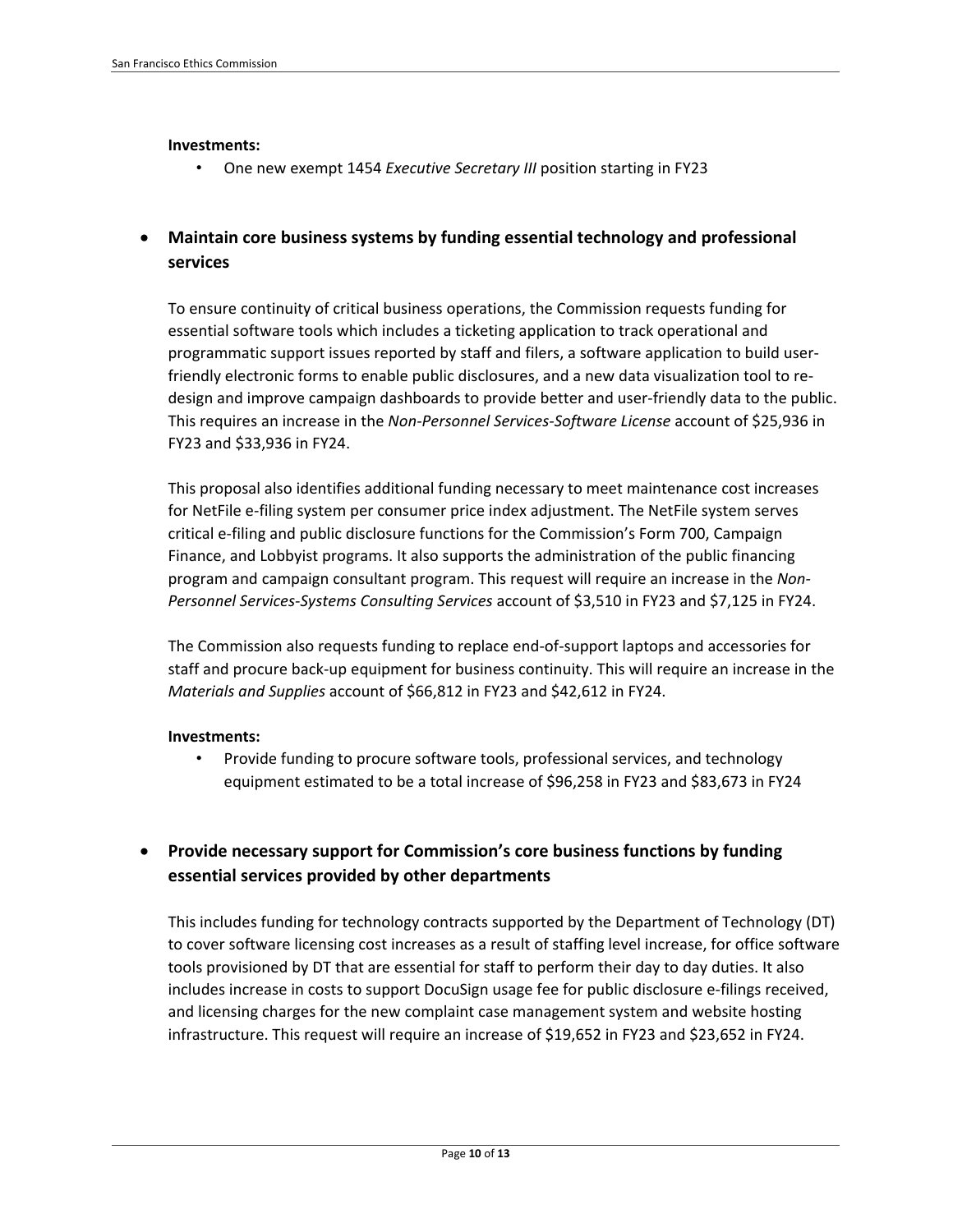The Commission also proposes to establish a new workorder agreement with the Office of Contract Administration (OCA) to avail support and assistance from OCA regarding City's contracting policies and procedures to secure external auditing contracts in the future as necessary for mandatory audits of publicly financed campaign audits, and for contracts related to technology services. The Commission does not have internal expertise or staffing dedicated to support these contracting functions. With this new work order, the Commission will have the needed resources to secure a timely and consistent level of support from OCA to address its contracting needs. The funding required for work related to audits of publicly-financed candidates is requested to be allocated from the Election Campaign Funds as administrative expenses per Section 1.138(b)(2) in the San Francisco Campaign and Governmental Conduct Code. This is estimated to be \$50,601.38 in FY23. The work related to supporting technology contracts will need to be funded from the operating budget in FY24 which is estimated to be an increase of \$50,551.

#### **Investments:**

- Provide necessary funding for DT technology contracts and OCA contracting services estimated to be a total increase of \$19,652 in FY23 and \$74,203 in FY24 to the annual operating budget
- Allocate \$50,601.38 in FY23 from Election Campaign Funds for OCA contracting services

### **Election Campaign Fund**

The Ethics Commission's current budget is comprised of two main components: an operating budget, discussed above in the Budget Proposal section, and the Election Campaign Fund ("Fund"). The Fund is established in the City's Campaign Finance Reform Ordinance ("CFRO"). Under CFRO, the Fund is capped at a maximum of \$7 million. Allocations to the Fund are based on a formula of \$2.75 per resident, unless the Fund has already reached its maximum. Depending on the balance of the Fund in any fiscal year, additional funds may need to be appropriated up to the formula and caps provided in the law.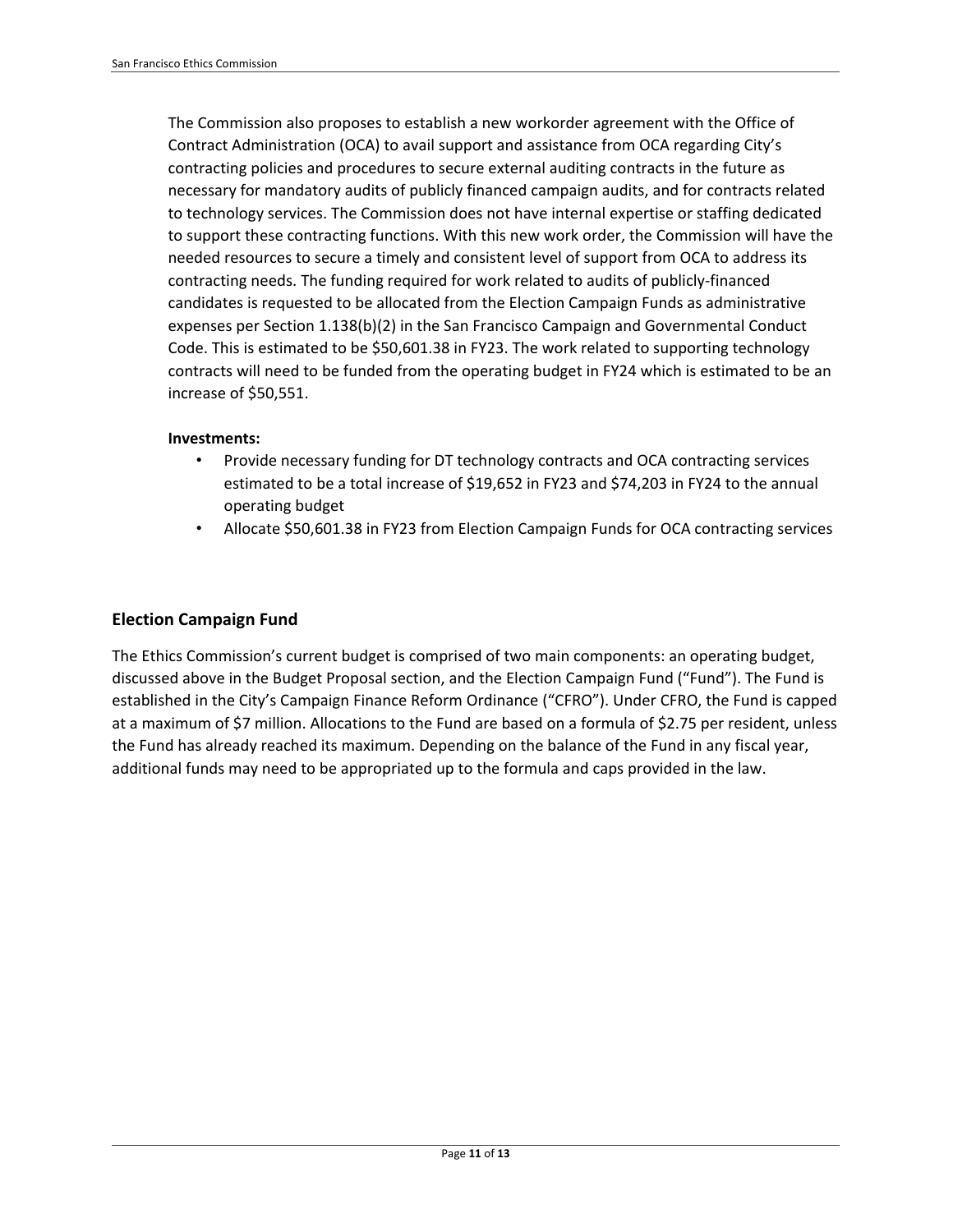### **ATTACHMENT A: ORGANIZATIONAL STRUCTURE AND FUNCTIONAL DIVISIONS**

#### **Chart 1 – Current**



#### **Chart 2 – Proposed**